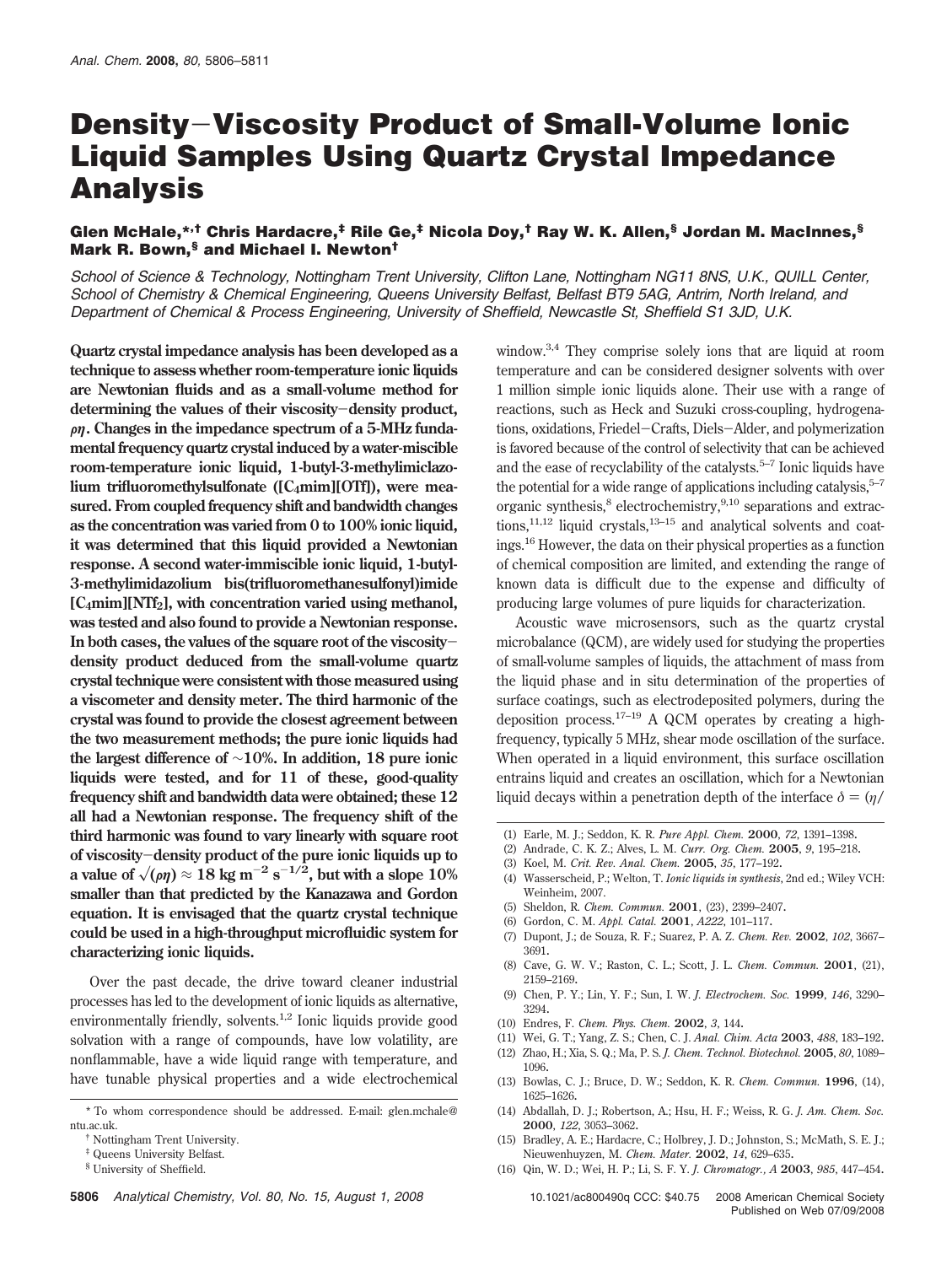| Table 1. Halide Content, Water Content in Mass Fractions, Viscosity, and Density of Ionic Liquids Measured Using |  |
|------------------------------------------------------------------------------------------------------------------|--|
| a Viscometer and Density Meter in This Study (at 25 $^\circ$ C)                                                  |  |

| ionic liquid                             | viscosity (cP) | density (g $\rm cm^{-3}$ ) | $[H_2O]$ (wt %) | [halide] (ppm) |
|------------------------------------------|----------------|----------------------------|-----------------|----------------|
| [C <sub>2</sub> min][SCN]                | 23.6           | 1.118                      | 0.0307          | $5$            |
| $[C_4min][DCA]$                          | 28.8           | 1.059                      | 0.0256          | 1830           |
| $[C_4mpyrr][DCA]$                        | 36.5           | 1.013                      | 0.0235          | 1790           |
| $[C_2min][NTf_2]$                        | 36.5           | 1.520                      | 0.0100          | $5$            |
| $[C_4min][NTf_2]$                        | 50.5           | 1.436                      | 0.0096          | $5$            |
| $[C_4min][OTf]$                          | 83.2           | 1.292                      | 0.0681          | $5$            |
| $[C_4mpyrr][NTf_2]$                      | 79.3           | 1.395                      | 0.0010          | $5$            |
| [C <sub>6</sub> min][NTf <sub>2</sub> ]  | 80.1           | 1.357                      | 0.0013          | $5$            |
| [C <sub>2</sub> min][EtSO <sub>4</sub> ] | 98.4           | 1.237                      | 0.0279          | $-a$           |
| $[Csim  NTf2]$                           | 95.0           | 1.321                      | 0.0032          | $5$            |
| $[C_{10}$ mim][NTf <sub>2</sub> ]        | 120.2          | 1.279                      | 0.0052          | $5$            |
| $[C_4min][Ac0]$                          | 139.7          | 1.243                      | 0.0746          | ~10            |
| $[C_4min][MeSO_4]$                       | 188.0          | 1.208                      | 0.0067          | $5$            |
| $[C_4mpyrr][FAP]$                        | 221.0          | 1.580                      | 0.0132          | ~100           |
| $[P_{6, 6, 6, 14}][NTf_2]$               | 335.9          | 1.065                      | 0.0095          | $5$            |
| [C <sub>4</sub> min][TFA]                | 418.5          | 1.068                      | 0.0744          | $5$            |
| $[C_4min][OctSO_4]$                      | 888.6          | 1.072                      | 0.0113          | $<$ 7          |
| $[N_{1, 8, 8, 8}]$ [TFA]                 | 1708           | 0.966                      | 0.0108          | $5$            |
| $[C_{10}$ mim $][SCN]$                   | 683.7          | 1.011                      | 0.0307          | $5$            |

<sup>a</sup> Halide-free preparation.  $[C_n \text{mim}]^+ = 1$ -alkyl-3-methyl imidazolium;  $[C_4 \text{mpyrr}] = 1$ -butyl-1-methylpyrrolidinium;  $[N_{1,8,8,8}]^+ =$  methyl, triocyt-<br>lammonium;  $[P_{6,6,14}]^+ =$  trihexyl, tetradecylphosphonium;  $[\text{SCN}]^- =$  [OTf]<sup>-</sup> = trifluoromethanesulfonate; [AcO]<sup>-</sup> = acetate; [MeSO<sub>4</sub>]<sup>-</sup> = methylsulfate; [FAP]<sup>-</sup> = trifluorotris(perfluoroethyl)phosphate; [TFA]<sup>-</sup> =<br>trifluoroacetate: [OctSO<sub>4</sub>]<sup>-</sup> = octylsulfate. trifluoroacetate;  $[OctSO<sub>4</sub> ] = octy$ lsulfate.

 $πf<sub>s</sub>ρ$ <sup>1/2</sup> where *ρ* and *η* are the density and viscosity of the liquid and  $f_s$  is the resonant frequency.<sup>20</sup> In impedance analysis, both the resonant frequency and bandwidth, *B*, of the crystal are measured and are functions of the liquid properties. Bandwidth is a measure of the loss of energy and of the damping of the shear mode oscillation of the liquid close to the solid-liquid interface, and so some authors prefer to define a dissipation  $D = B/f_s$  (also equal to  $Q^{-1}$ ). When the liquid is Newtonian, a frequency decrease, ∆*f*, and a bandwidth increase, ∆*B*, occur in proportion to the square root of the viscosity-density product,

$$
\frac{\Delta f}{f_0} = -\frac{1}{Z_q} \left(\frac{f_s \eta \rho}{\pi}\right)^{1/2} \text{and } \frac{\Delta B}{f_0} = \frac{2}{Z_q} \left(\frac{f_s \eta \rho}{\pi}\right)^{1/2} \tag{1}
$$

where the specific acoustic impedance of quartz is  $Z_q = (\mu_q \rho_q)^{1/2}$  $8.84 \times 10^{-6}$  kg m<sup>-2</sup> s<sup>-1</sup>, *f*<sub>0</sub> is the fundamental frequency and *f*<sub>s</sub> =  $n f_0$ <br>is the exertency frequency at which the graphene in measured 21.22 is the overtone frequency at which the response is measured. $21,22$ Thus, by verifying that changes in resonant frequency and bandwidth are correlated, such that  $\Delta f = -\Delta B/2$ , eq 1 allows a determination of whether an ionic liquid has a Newtonian response. If the ionic liquid is Newtonian, either the frequency change (the Kanazawa and Gordon equation) or the bandwidth change can be used to determine the value of the viscosity-density product and from knowledge of the density, the viscosity can be deduced.

In this work, concentrations of a water-miscible roomtemperature ionic liquid, 1-butyl-3-methylimidazolium trifluoromethylsulfonate, [C4mim][OTf], and a water-immiscible room temperature ionic liquid, 1-butyl-3-methylimidazolium bis(trifluoromethanesulfonyl)imide,  $[C_4min][NTf_2]$ , are shown to be Newtonian according to impedance spectra for a 5-MHz quartz crystal for concentrations from pure to 100% water or methanol, respectively. Results for the density-viscosity values obtained using the small-volume impedance spectra method are shown to be consistent with those obtained using a viscometer. Finally, data for 18 pure ionic liquids are presented, with Newtonian behavior being confirmed for 12 of these and the validity of a linear relationship between frequency shift and square root of viscosity-density product being confirmed up to a limit of  $\sqrt{(\rho \eta)} \approx 18 \text{ kg m}^{-2} \text{ s}^{-1/2}.$ 

#### **EXPERIMENTAL SECTION**

**Ionic Liquids.** 1-Butyl-1-methylpyrrolidinium trifluorotris(perfluoroethyl)phosphate ([C4mpyrr][FAP]), 1-butyl-3-methylimidazolium trifluoroacetate ( $[C_4mim][TFA]$ ), 1-butyl-3-methylimidazolium dicyanamide  $([C_4mim][DCA])$ , 1-butyl-1-methylpyrrolidinium dicyanamide ([C<sub>4</sub>mpyrr][DCA]), 1-ethyl-3-methylimidazolium thiocyanate ( $[C_2mim][SCN]$ ), 1-butyl-3-methylimidazolium methylsulfate ([C4mim][MeSO4]), 1-butyl-3-methylimidazolium octylsulfate ( $[C_4$ mim][OctSO<sub>4</sub>]), and methyl-trioctylammonium trifluoroacetate ( $[N<sub>1,8,8,8</sub>][TFA]$ ) were obtained from Merck (98%). 1-Ethyl-3-methylimidazolium ethyl sulfate  $([C_2min][EtSO_4])$  was prepared by reacting 1-methylimidazole with diethyl sulfate according to previously reported procedures.<sup>23</sup> All other ionic liquids were prepared in-house using standard literature methods from the appropriate organic halide salt. $24,25$  The halide content of each ionic liquid was measured by using suppressed ion chromatography26 and the characterization of each ionic liquid used is shown in Table 1.

- (17) Martin, S. J.; Granstaff, V. E.; Frye, G. C. *Anal. Chem.* **1991**, *63*, 2272– 2281.
- (18) Bandey, H. L.; Hillman, A. R.; Brown, M. J.; Martin, S. J. *Faraday Discuss.* **1997**, *107*, 105–121.
- (19) Bruckenstein, S.; Shay, M. *Electrochim. Acta* **1985**, *30*, 1295–1300.
- (20) Kanazawa, K. K.; Gordon, J. G. *Anal. Chim. Acta* **1985**, *175*, 99–105. (21) Bandey, H. L.; Martin, S. J.; Cernosek, R. W.; Hillman, A. R. *Anal. Chem.*
- **1999**, *71*, 2205–2214. (22) Ballantine D. S.; White, R. M.; Martin, S. J.; Ricco, A. J.; Zellers, E. T.;
- Frye, G. C.; Wohltjen, H. *Acoustic Wave Sensors: Theory, Design, & Physico-Chemical Applications*; Academic Press: San Diego, 1997.
- (23) Bonhôte, P.; Dias, A. P.; Papageorgiou, N.; Kalyanasundram, K.; Grätzel, M. *Inorg. Chem.* **1996**, *5*, 1168–1178.
- (24) Earle, M. J.; Katdare, S. P.; Seddon, K. R. *Org. Lett.* **2004**, *6*, 707–710.
- (25) Xu, W.; Wang, L. M.; Nieman, R. A.; Angell, C. A. *J. Phys. Chem. B* **2003**, *107*, 11749–11756.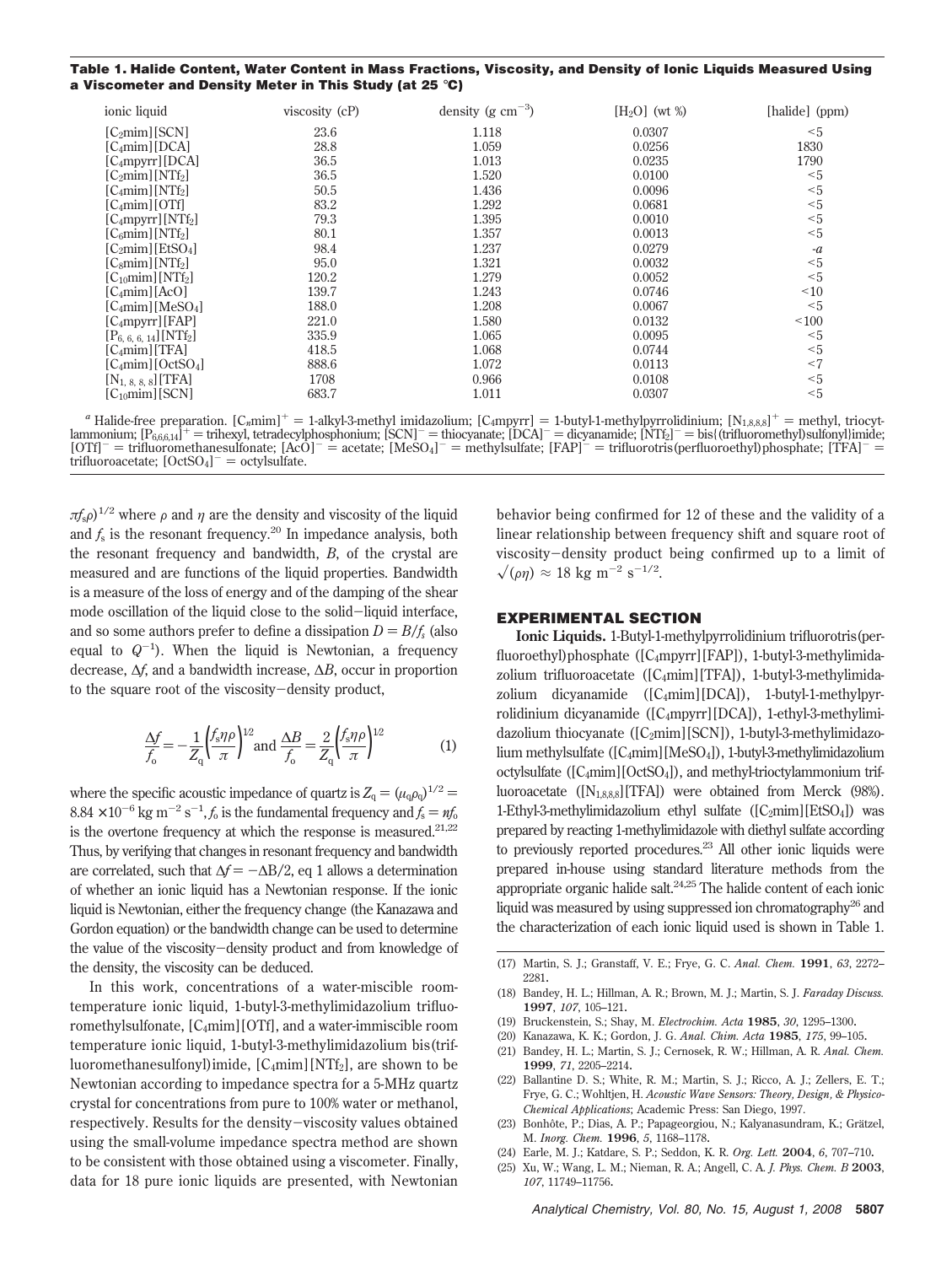

**Figure 1.** Quartz crystal power spectra for an unloaded crystal and one immersed in  $[C_2mim][NTf_2]$ .

**Impedance Spectra.** Polished quartz crystals having a fundamental frequency of 5 MHz and diameter of 25 mm (Testbourne Ltd. 149211-1) were used, with the frequency spectra being collected using an Agilent Technologies E5061A Network Analyzer. Resonance spectra were recorded for crystals in air and in liquid at 25 °C and fitted to a Butterworth van Dyke (BVD) model using a LabView program; exemplar data for the reflected power are shown in Figure 1 for an unloaded and a crystal immersed in an ionic liquid  $([C_2min][NTf_2])$ . The BVD model allows a load impedance to be extracted as a series combination of a resistance and an inductance and from the best fit the resonant frequency and bandwidth are obtained.22 A brief review of this model and the procedure we used for fitting data to the resonance spectra for reflected power is reported in Roach et al.<sup>27</sup> Spectra were obtained for the fundamental frequency and four higher overtones. Above the third harmonic, the frequency shift could be identified, but the BVD program was unable to fit accurately enough to determine the bandwidth. Previous work comparing resonant frequency shifts of various harmonics while testing the shear compliance of thin films has suggested the third harmonic produces a more accurate frequency change in response to mass/liquid loading.28 The test cell for holding the crystals was machined directly from PTFE leaving a 20-mm-diameter chamber and 2.5-mm-wide raised lip acting as an O-ring seal and requiring only 40 *µ*L of test volume of liquid for satisfactory operation. To reduce the absorption of moisture, the equipment was set up inside a glovebag under argon. Crystals were cleaned in distilled water and then methanol and blown dry using nitrogen prior to each measurement. A typical measurement time for introducing the liquid to the cell and taking the resonance spectra for the full range of harmonics was under 2 min.

**Viscometer and Density Data.** Measurements of viscosity and density were made using a Brookfield DV-II+ programmable viscometer, and a DMA 4500 density/specific gravity/concentration meter; these methods require 1.5 and 0.5 mL of liquid, respectively. Before use, all the ionic liquids were dried using a heated oil bath at 60 °C while subjected to a vacuum (1 Torr) and left overnight to facilitate maximum water removal; water content of the ionic liquid was measured using a Karl Fischer titrator. A series of poly(dimethylsiloxane) (PDMS) oils (Aldrich) covering viscosities from 1 to 100 000 cP were used to give a comparison fluid that is known to deviate from a Newtonian behavior at high molecular weight. The temperature for both density and viscosity measurements could be controlled using a water bath and were set to 25 °C, which was the value recorded at the time the QCM measurements were made Table 2.

### **RESULTS AND DISCUSSION**

**Determination of Newtonian Liquid Behavior.** The change in bandwidth or change in frequency of the QCM allows the viscosity-density product of the liquid under test to be calculated using the linear relationships given by eq 1 provided the liquid is a Newtonian fluid. To test this linearity, Figure 2a shows the change in fundamental frequency and Figure 2b the corresponding change in bandwidth as a function of square root of the density-viscosity product obtained using the viscometer and density meter for a range of concentrations of two ionic liquids (water-miscible [C4mim][OTf] diluted in water, squares, and waterimmiscible [C<sub>4</sub>mim][NTf<sub>2</sub>] diluted in methanol, triangles). These data suggest that the QCM could be used to determine the square root of the viscosity-density product of an ionic liquid directly from small-volume samples. However, a linear response in Figure 2a or Figure 2b does not directly confirm that the liquid is Newtonian and, hence, that eq 1 can be applied.

Figure 3 presents the data for the various concentrations of ionic liquids as a change in fundamental frequency against change in bandwidth. The frequency shift and bandwidth increase data are welldescribed by a linear relationship. To illustrate typical results for a non-Newtonian liquid, Figure 2 and Figure 3 also present data for a range of poly(dimethylsiloxane) oils (circles), which are known to deviate significantly from Newtonian behavior at higher molecular weight; this deviation can be clearly observed above a change in frequency of 3 kHz corresponding to a viscosity of 10 cP. For the ionic liquids, the majority of data in Figure 3 follow the solid line with a slope of 0.5, which is the prediction for a Newtonian liquid; the inset confirms this for concentrations up to 90%. At concentrations of ionic liquid above 90%, there is a small deviation with a slightly larger bandwidth than predicted for a given frequency shift. This is probably due to the increased difficulty in accurately fitting the resonant curves for the bandwidth for the pure ionic liquids with high viscosity (high damping), making the identification of the resonant frequency more reliable than the determination of the bandwidth. In addition, although the samples were measured in a glovebag, the high hygroscopicity of the ionic liquids and the high sensitivity of viscosity on the water content for the pure ionic liquids<sup>29</sup> may also contribute to the slight variance observed.

**Third Harmonic Data for Viscosity-Density Product.** The frequencychangecanbeconverted tosquarerootofviscosity-density product using the Kanazawa and Gordon equation (eq 1). Figure 4 shows the square root of the density-viscosity product plotted as a function of concentration of the water-miscible  $[C_4$ mim $][OTT]$ using the QCM frequency shift measured at the third harmonic (diamonds) and the corresponding product calculated from the independent viscometer and density meter measurements (squares). (26) Villagra´n, C.; Deetlefs, M.; Pitner, W. R.; Hardacre, C. *Anal. Chem.* **<sup>2004</sup>**,

*<sup>76</sup>*, 2118–2123.

<sup>(27)</sup> Roach, P. A.; McHale, G.; Evans, C. R.; Shirtcliffe, N. J.; Newton, M. I. *Langmuir* **2007**, *23*, 9823–9830.

<sup>(28)</sup> Johannsmann, D. *J. Appl. Phys.* **2001**, *89*, 6356–6364.

<sup>(29)</sup> Seddon, K. R.; Stark, A.; Torres, M. *J. Pure Appl. Chem.* **2000**, *72*, 2275– 2287.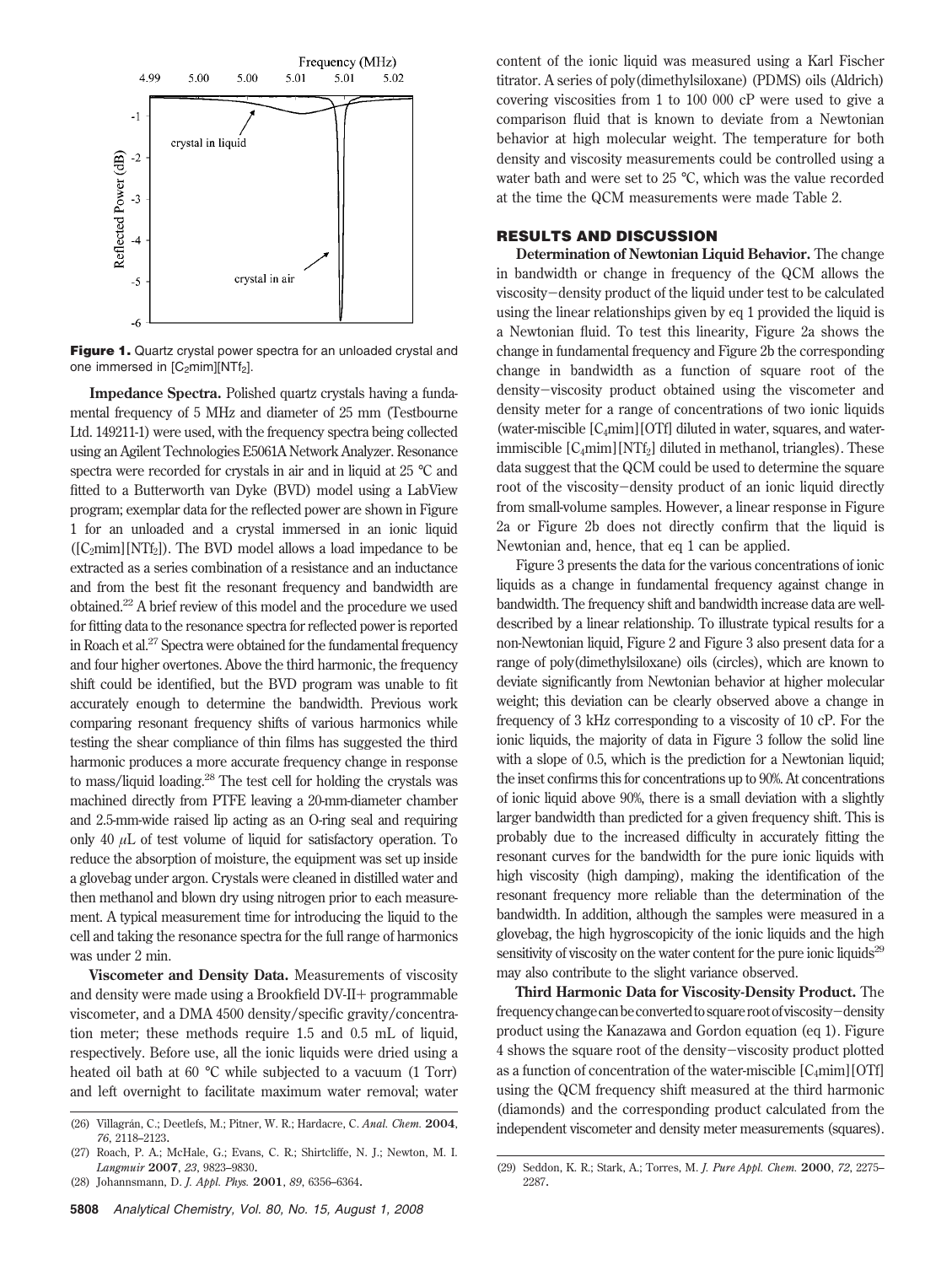| Table 2. Comparison of the $(\rho\eta)^{1/2}$ Determined from the Third Harmonic of Quartz Crystal and from Separate |  |
|----------------------------------------------------------------------------------------------------------------------|--|
| Measurements Using a Viscometer and Density Meter at 25 $^\circ$ C                                                   |  |

| ionic liquid                             | included in Figure<br>6a (Newtonian test) | $(\rho \eta)^{1/2}$ (kg m <sup>-2</sup> s <sup>-1/2</sup> ) third<br>harmonic of quartz crystal | $(\rho \eta)^{1/2}$ (kg m <sup>-2</sup> s <sup>-1/2</sup> )<br>viscometer-density meter $(\pm 1\%)$ |
|------------------------------------------|-------------------------------------------|-------------------------------------------------------------------------------------------------|-----------------------------------------------------------------------------------------------------|
| [C <sub>2</sub> min][SCN]                |                                           | $4.5 \pm 0.6$                                                                                   | 5.1                                                                                                 |
| $[C_4min][DCA]$                          |                                           | $5.6 \pm 0.1$                                                                                   | 5.5                                                                                                 |
| $[C_4mpyrr][DCA]$                        |                                           | $5.5 \pm 0.1$                                                                                   | 6.1                                                                                                 |
| $[C_2min][NTf_2]$                        | ∿                                         | $6.4 \pm 0.6$                                                                                   | 7.4                                                                                                 |
| $[C_4min][NTf_2]$                        |                                           | $8.2 \pm 0.2$                                                                                   | 8.5                                                                                                 |
| $[C_4min][OTf]$                          |                                           | $10.0 \pm 0.9$                                                                                  | 10.4                                                                                                |
| $[C_4mpyrr][NTf_2]$                      |                                           | $10.1 \pm 0.3$                                                                                  | 10.5                                                                                                |
| [C <sub>6</sub> min][NTf <sub>2</sub> ]  |                                           | $9.8 \pm 0.5$                                                                                   | 10.4                                                                                                |
| [C <sub>2</sub> min][EtSO <sub>4</sub> ] |                                           | $10.7 \pm 0.6$                                                                                  | 11.0                                                                                                |
| $[Csim  NTf2$ ]                          |                                           | $9.6 \pm 0.9$                                                                                   | 11.2                                                                                                |
| $[C_{10}$ mim $ [NTf_2]$                 |                                           | $10.9 \pm 0.5$                                                                                  | 12.4                                                                                                |
| $[C_4min][Ac0]$                          | Χ                                         | $11.8 \pm 0.2$                                                                                  | 13.2                                                                                                |
| $[C_4min][MeSO_4]$                       | X                                         | $13.8 \pm 0.8$                                                                                  | 15.1                                                                                                |
| $[C_4mpyrr][FAP]$                        | Χ                                         | $15.3 \pm 2.1$                                                                                  | 18.7                                                                                                |
| $[P_{6,6,6,14}][NTf_2]$                  | X                                         | $10.6 \pm 0.6$                                                                                  | 18.9                                                                                                |
| $[C_4min][TFA]$                          | Χ                                         | $14.6 \pm 0.1$                                                                                  | 21.1                                                                                                |
| $[C_4min][OctSO_4]$                      | X                                         | $10.9 \pm 1.1$                                                                                  | 30.9                                                                                                |
| $[N_{1,8,8,8}]$ [TFA]                    | Χ                                         | $15.3 \pm 3.6$                                                                                  | 40.6                                                                                                |

The inset in Figure 4shows the corresponding square root of the density-viscosity product for the QCM and non-QCM techniques; the straight line is a best fit with a slope of 0.96. The inset also provides a comparison of the density-viscosity product calculated from the third harmonic (diamonds) and from the fundamental (circles) of the quartz crystal. Both the fundamental and the third harmonic data agree within experimental error with the non-QCM measurements at lower viscosities, but at the highest viscosity, the data from the fundamental mode slightly underestimate the viscosity-density product. In contrast, the third harmonic data remain in agreement with viscometer and density meter data over the full concentration range up to pure ionic liquid. We found that the third harmonic gave better agreement with the non-QCM measurements than all the other harmonics measured. The data for the water-immiscible ionic liquid  $[C_4 \text{min}][NT_2]$  also resulted in the same conclusions with the third harmonic data providing a lowvolume sample measurement of density-viscosity product consistent with the results using the larger volumes in the viscometer and density meter; the data are shown in Figure 5. In both cases, the largest error from repeated measurements (∼ ±10%) occurs for the pure liquids, which given the hygroscopic nature of these roomtemperature ionic liquids and sensitive dependence on liquid composition of the viscosity, is not surprising.

**Pure Ionic Liquids.** A set of 18 pure ionic liquids was tested using both the small-volume quartz crystal impedance technique and the large-volume viscometer. Figure 6a shows a linear correlation between changes in resonant frequency, ∆*f*s, and bandwidth, ∆*B*, for 11 of the ionic liquids for which reliable fits of the bandwidth were obtained at the fundamental frequency (the first 11 ionic liquids in Table 1); replicate measurements have been included. All of these ionic liquids are reasonably described by the test for Newtonian behavior,  $\Delta f_s = -\Delta B/2$ , although the best fit to the data gives a gradient of 0.439 (solid line). Figure 6b shows the change in resonant frequency as a function of the square root of viscosity-density product measured using the viscometer and density meter for all 18 ionic liquids. There is a clear threshold at around  $\sqrt{\left(\rho\eta\right)} \approx 18.7$  kg m<sup>-2</sup> s<sup>-1/2</sup> after which two ionic liquids,<br> $\Gamma_{\rm R}$  at  $\Gamma_{\rm C}$  and  $\Gamma_{\rm C}$  mimil $\Gamma_{\rm C}$  at a cyrists slightly from the linear  $[P_{6,6,6,14}][\text{NTf}_2]$  and  $[C_4\text{min}][\text{TFA}]$ , deviate slightly from the linear prediction and a further two,  $[C_4 \text{min}][\text{OctSO}_4]$  and  $[N_{1,8,8,8}][\text{TFA}]$ , deviate significantly from the linear prediction. At these high levels of viscosity where resonant curves are very broad and difficult to fit accurately, however, it was possible to fit the full resonant curve for one of these,  $[C_4mim][OctSO_4]$ , and it did satisfy the Newtonian criteria given by,  $\Delta f_s = -\Delta B/2$ . This would indicate that all ionic liquids tested for which the quartz crystal method was able to provide accurate results (i.e., up to  $\sqrt{\left(\rho \eta\right)} \approx 18 \text{ kg m}^{-2} \text{ s}^{-1/2}$ )



**Figure 2.** Changes in (a) resonant frequency and (b) bandwidth, as a function of viscosity-density product. Data show [C<sub>4</sub>mim][OTf] up to 100% concentration in water (squares), [C4mim][NTf2] up to 100% concentration in methanol (triangles), and a range of poly(dimethylsiloxane) oils (circles).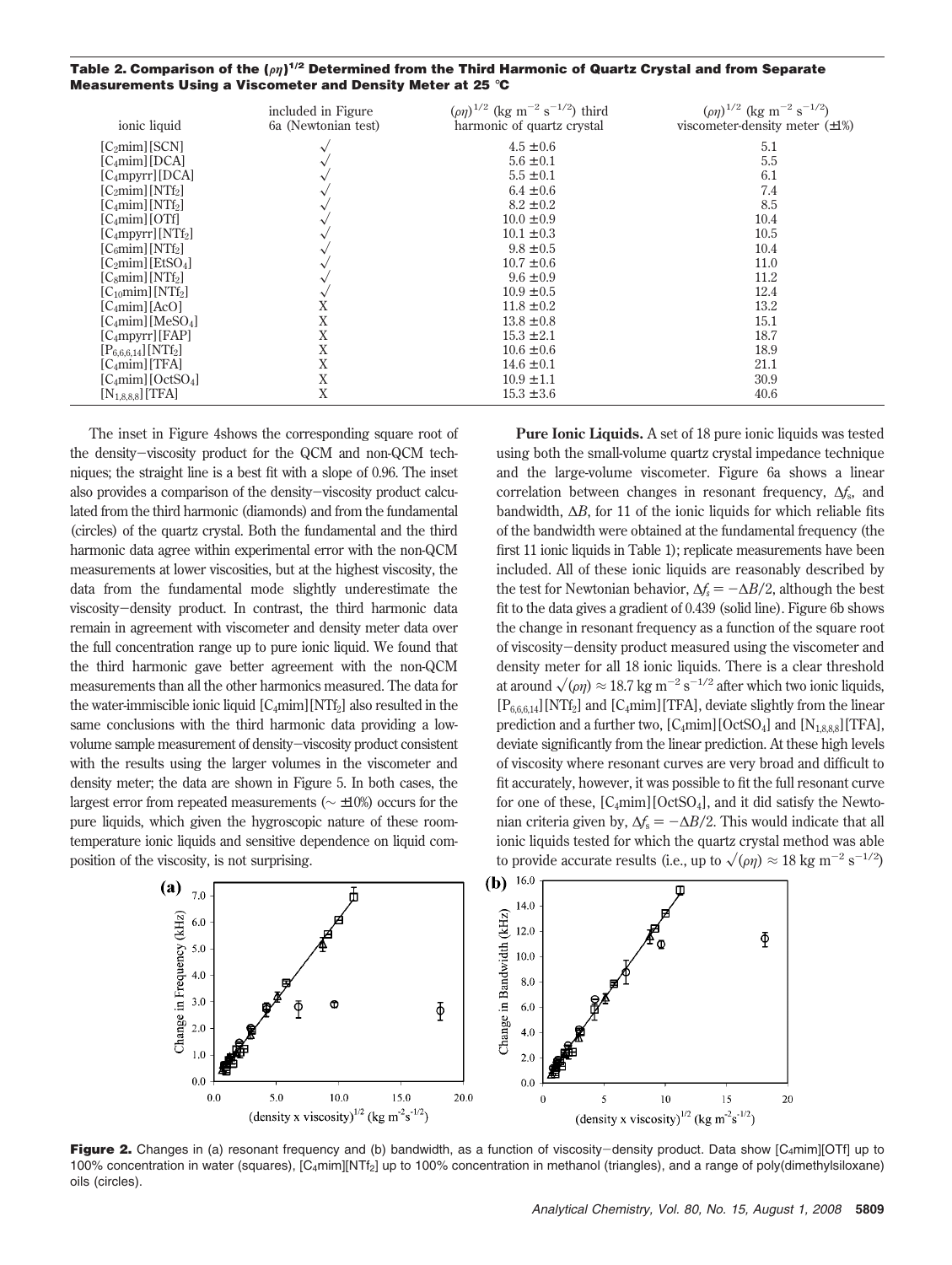

**Figure 3.** Data presented as change in frequency against change in bandwidth to test for Newtonian response. The poly(dimethylsiloxane) oils (circles) deviate significantly from Newtonian behavior (Kanazawa and Gordon equation shown by the solid line) at high molecular weight, but the [C4mim][OTf] (squares) and [C4mim][NTf2] (triangles) remain Newtonian. The inset shows ionic liquids up to a concentration of 90%.



**Figure 4.** Density-viscosity dependence on concentration for the water-miscible ionic liquid [C<sub>4</sub>mim][OTf] determined by viscometer (squares) and the third harmonic of the quartz crystal (diamonds). Inset shows comparison of the quartz crystal data from the fundamental (circles) and third harmonic (diamonds); solid line is a best fit with slope of 0.96.

were Newtonian. Figure 7 shows the correlation of the square root of viscosity-density product estimated using the third harmonic frequency shift of the quartz crystal with the data from the viscometer and density meter for the 16 pure ionic liquids satisfying the linear prediction or having a slight deviation from the linear prediction; Table 1 gives the average values measured for all 18 liquids measured. For data points up to  $\sqrt{\frac{\rho\eta}{\epsilon}} \approx 18 \text{ kg}$ <br> $m^{-2} s^{-1/2}$  the data can be fitted by  $\sqrt{\frac{\rho(1)}{2}} \approx 0.93 \sqrt{\frac{\rho(1)}{\epsilon}}$  $m^{-2} s^{-1/2}$ , the data can be fitted by  $\sqrt{\langle \rho \eta \rangle_{QCM}} = 0.92 \sqrt{\langle \rho \eta \rangle_{viscenter}}$ thus indicating around a 10% underestimate by the quartz crystal



**Figure 5.** Density-viscosity dependence on concentration for the water-immiscible ionic liquid [C<sub>4</sub>mim][NTf<sub>2</sub>] determined by viscometer (squares) and the third harmonic of the quartz crystal (diamonds). Inset shows comparison of the quartz crystal data from the fundamental (circles) and third harmonic (diamonds).

impedance method compared to the viscometer. However, in a high-throughput application of the technique, such an underestimate could be corrected by using a calibrated value for the numerical coefficient in eq 1 rather than the theoretical value from the Kanazawa and Gordon equation.

Clearly the product of the density and viscosity only has limited application and usually the individual values are required, for example, in process design. Recently, predictive modeling of density data based on molar volume calculations of the constituent ions has been reported by a number of groups.<sup>30-33</sup> Jacquemin et al. showed using >2000 data points that the density could be predicted with an uncertainty of 0.48% as a function of temperature.34 This level of predictability may be used in conjunction with the QCM-derived value for the *ρη* and therefore provide a predicted viscosity for a given ionic liquid. This is a significant advance given that conventional measurements of *<sup>η</sup>* requires >1.5 mL of ionic liquid whereas by this method the sample size may be reduced to 40 *µ*L.

The measurements reported herein are in good agreement with previously reported data on the effect of shear rate on viscosity for ionic liquids. Seddon et al. studied the viscosity of  $[C_n \text{min}][BF_4]$  ( $n = 4$  to  $n = 12$ ) and  $[C_n \text{min}][PF_6]$  ( $n = 4$  to n  $=$  12) ionic liquids and found that for all except  $[C_{12}min][BF_4]$ the viscosity for independent of shear rate was indicative of Newtonian behavior.<sup>35</sup> While for  $[C_{12}$ mim][BF<sub>4</sub>] above 65 °C this was also true, below this temperature non-Newtonian behavior was observed due to the phase transition from the isotropic liquid phase into the liquid crystalline region. Non-Newtonian behavior has also been reported for benzyl-functionalized imidazolium-based

- (31) Kim, Y. S.; Jang, J. H.; Lim, D. B.; Kang, J. W.; Lee, C. S. *Fluid Phase Equilib.* **2007**, *256*, 70–74.
- (32) Gardas, R. L.; Coutinho, J. A. P. *Fluid Phase Equilib.* **2008**, *263*, 26–32.
- (33) Ye, C.; Shreeve, J. M. *J. Phys. Chem. A* **2007**, *111*, 1456–1461.
- (34) Jacquemin, J.; Ge, R.; Nancarrow, P.; Rooney, D. W.; Gomes, M. F. C.; Padua, A. A. H.; Hardacre, C. *J. Chem. Eng. Data* **2008**, *53*, 716–726.
- (35) Seddon, K. R.; Stark, A.; Torres, M. J. *Clean Solvents* **2002**, *819*, 34–49.

<sup>(30)</sup> Kim, Y. S.; Choi, W. Y.; Jang, J. H.; Yoo, K.-P.; Lee, C. S. *Fluid Phase Equilib.* **2005**, *228*, 439–445.